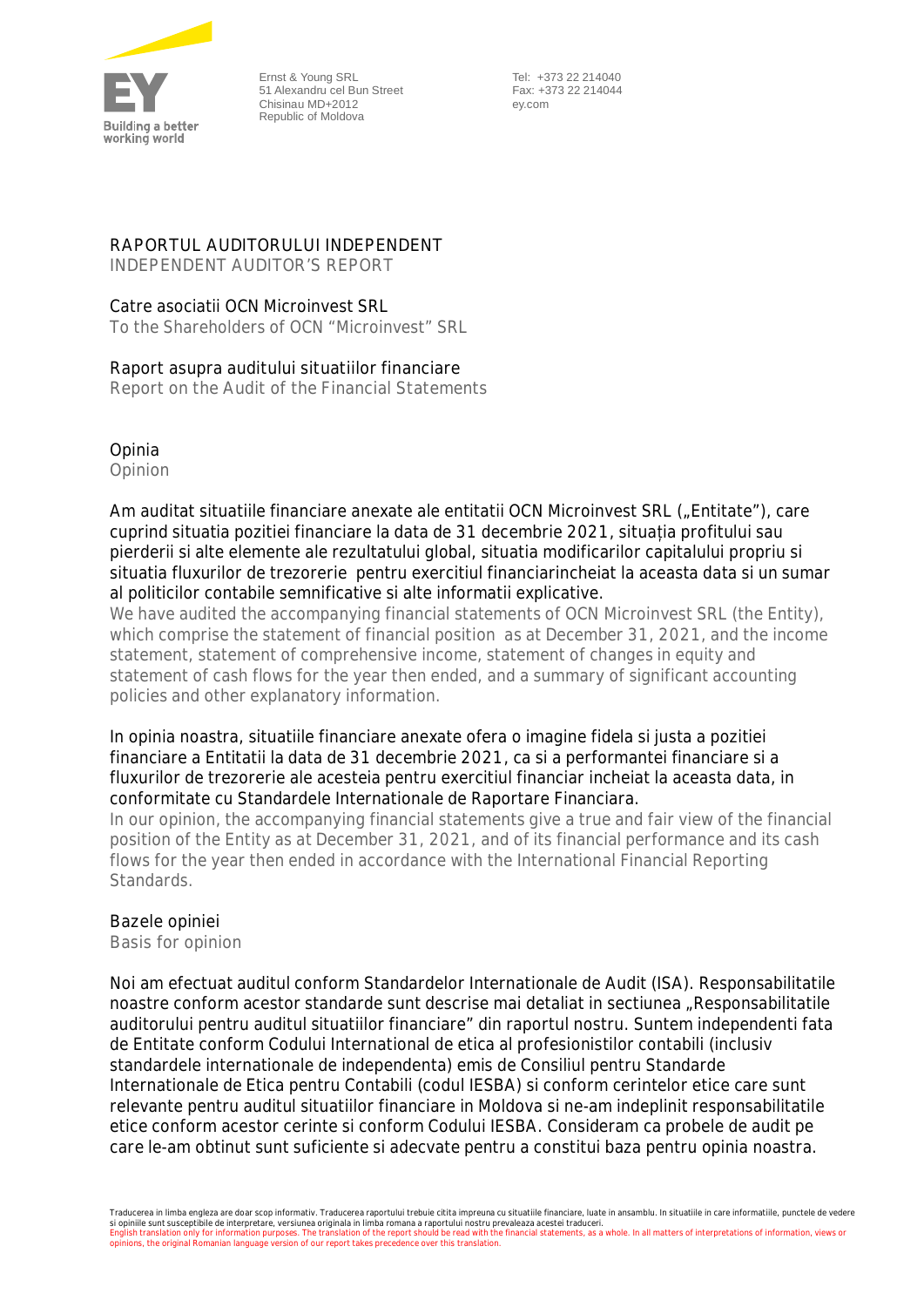

*We conducted our audit in accordance with International Standards on Auditing (ISAs). Our responsibilities under those standards are further described in the Auditor's Responsibilities for the Audit of the Financial Statements section of our report. We are independent of the Entity in accordance with the International Code of Ethics for Professional Accountants (including International Independence Standards) as issued by the International Ethics Standards Board for Accountants (IESBA Code) together with the ethical requirements that are relevant to the audit of the financial statements in Moldova and we have fulfilled our other ethical responsibilities in accordance with these requirements and the IESBA Code. We believe that the audit evidence we have obtained is sufficient and appropriate to provide a basis for our opinion.*

# **Material Uncertainty Related to Going Concern**

#### *Incertitudine semnificativă legată de continuitatea activității*

We draw attention to Note 26 Going concern assessment in the financial statements, which describes the developments of the activity and indicates the current evolution of the Entity and the assessment of the ability to continue as a Going Concern in the economic context as impacted by the Coronavirus pandemic and the military conflict between Russia and Ukraine. As stated in Note 26 Going concern assessment, these events or conditions, along with other matters as set forth in Note 17 – Interest Bearing Borrowings and Note 27 a) – Subsequent events, indicate that a material uncertainty exists that may cast significant doubt on the Company's ability to continue as a going concern, in case the management assumptions and objectives will not be achieved.

#### Our opinion is not modified in respect of this matter.

*Atragem atenția la Nota 26 Evaluarea continuității activității din situațiile financiare, care descrie dezvoltarea activității și indică evoluția curentă a companiei și evaluarea continuității activității în contextul economic influențat de pandemia de coronavirus și conflictul militar între Rusia și Ucraina. Așa cum este prezentat în Nota 26 Evaluarea continuității activității, aceste evenimente și condiții, împreună cu alte aspecte specificate în Nota 17 Împrumuturi și Nota 27 a) Evenimente ulterioare, indică existența unei incertitudini semnificative care poate crea dubii semnificative privind capacitatea Entității de a-si continua activitatea, în cazul în care ipotezele și obiectivele conducerii nu vor putea fi realizate.*

*Opinia noastră nu este modificată în acest sens.*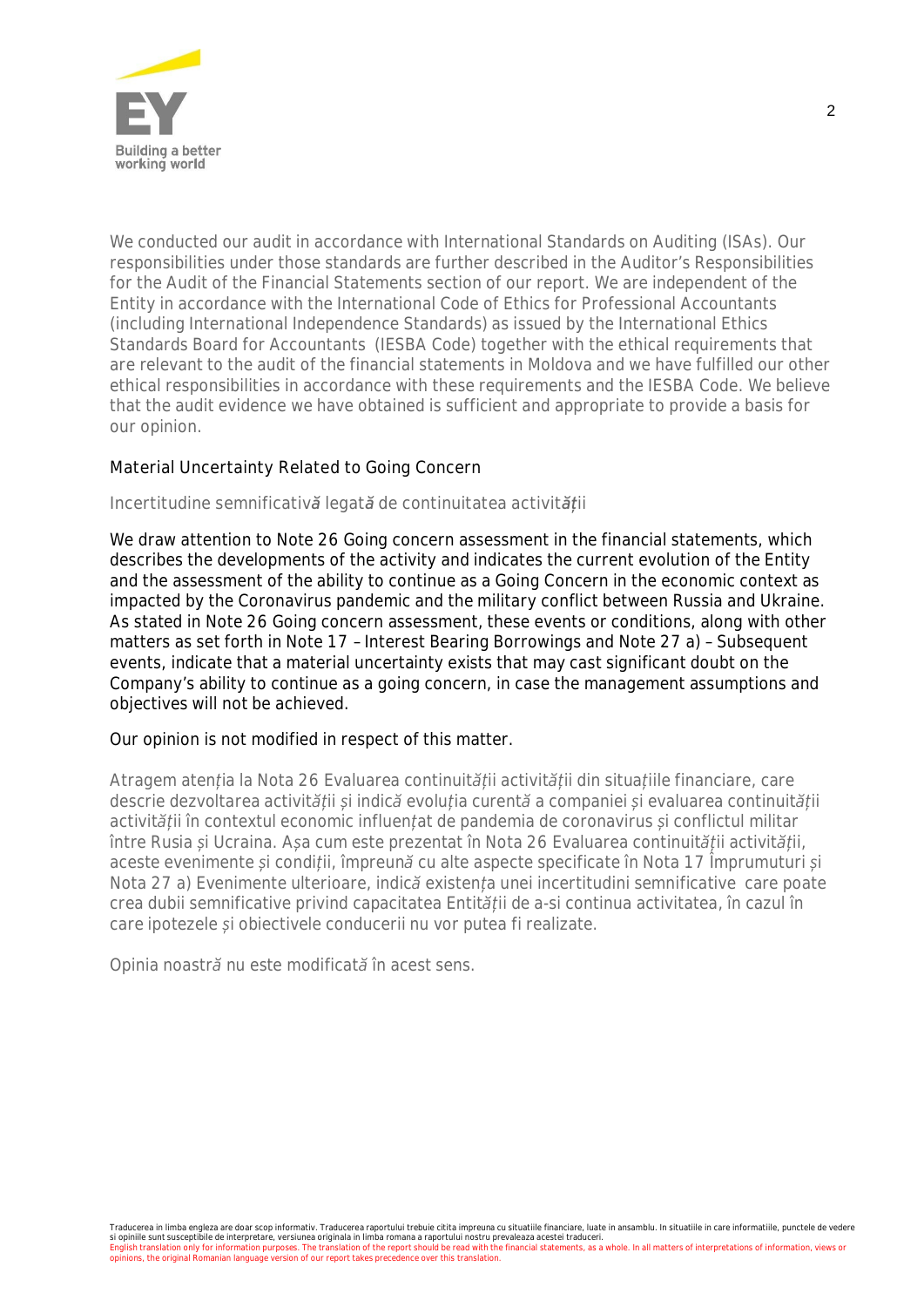

**Alte informatii** *Other information*

Alte informatii includ Raportul conducerii, dar nu includ situatiile financiare si raportul nostru de audit cu privire la acestea. Conducerea este responsabila pentru alte informatii. *The other information comprises the Management' Report, but does not include the financial statements and our auditors' report thereon. Management is responsible for the other information.*

Opinia noastra de audit asupra situatiilor financiare nu acopera alte informatii si nu exprimam nicio forma de concluzie de asigurare asupra acestora.

*Our audit opinion on the financial statements does not cover the other information and we do not express any form of assurance conclusion thereon.*

In legatura cu auditul efectuat de noi asupra situatiilor financiare, responsabilitatea noastra este de a citi aceste alte informatii si, facand acest lucru, de a analiza daca acestea nu sunt in concordanta, in mod semnificativ, cu situatiile financiare sau cunostintele pe care le-am obtinut in urma auditului sau daca acestea par sa includa erori semnificative. Daca, in baza activitatii desfasurate, ajungem la concluzia ca exista erori semnificative cu privire la aceste alte informatii, noi trebuie sa raportam acest lucru. Nu avem nimic de raportat in acest sens. *In connection with our audit of the financial statements, our responsibility is to read the other information and, in doing so, consider whether the other information is materially inconsistent with the financial statements or our knowledge obtained in the audit or otherwise appears to be materially misstated. If, based on the work we have performed, we conclude that there is a material misstatement of this other information, we are required to report that fact. We have nothing to report in this regard.*

#### **Responsabilitatea conducerii si a persoanelor responsabile cu guvernanta pentru situatiile financiare**

*Responsibilities of Management and Those Charged with Governance for the Financial Statements*

Conducerea Entitatii are responsabilitatea intocmirii si prezentarii fidele a situatiilor financiare in conformitate cu Standardele Internationale de Raportare Financiara, si pentru acel control intern pe care conducerea il considera necesar pentru a permite intocmirea de situatii financiare care sunt lipsite de denaturari semnificative, cauzate fie de frauda, fie de eroare.

*Management is responsible for the preparation and fair presentation of the financial statements in accordance with the International Financial Reporting Standards, with all subsequent modifications and clarifications, and for such internal control as management determines is necessary to enable the preparation of financial statements that are free from material misstatement, whether due to fraud or error*.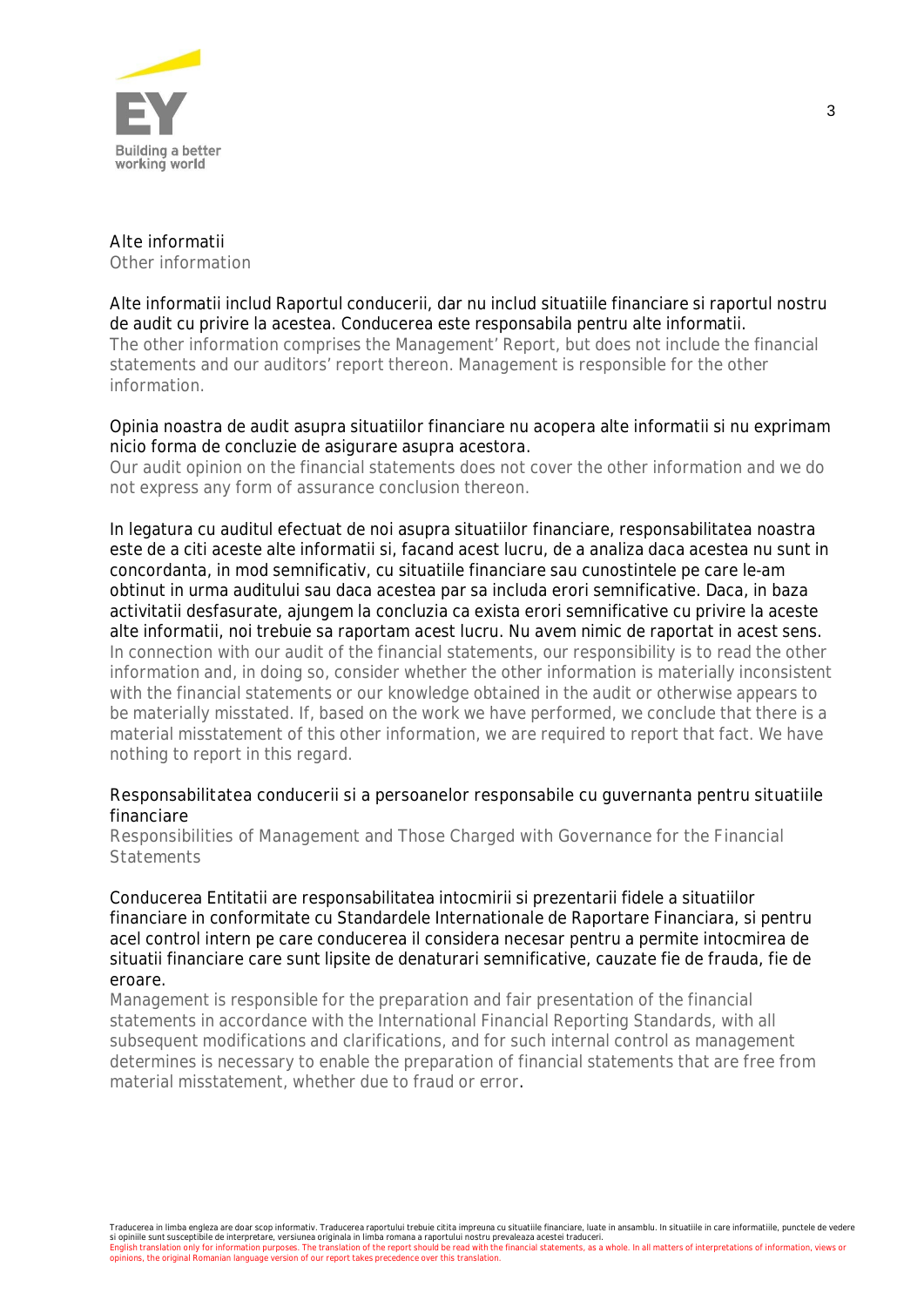

La intocmirea situatiilor financiare, conducerea este responsabila sa evalueze abilitatea Entității de a-si desfasura activitatea conform principiului continuitatii activitatii si sa prezinte, daca este cazul, aspectele referitoare la continuitatea activitatii si folosirea principiului continuitatii activitatii, mai putin in cazul in care conducerea intentioneaza sa lichideze Entitatea sau sa ii inceteze activitatea sau nu are nicio alternativa reala decat sa procedeze astfel.

*In preparing the financial statements, management is responsible for assessing the Entity's ability to continue as a going concern, disclosing, as applicable, matters related to going concern and using the going concern basis of accounting unless management either intends to liquidate the Entity or to cease operations, or has no realistic alternative but to do so.*

### Persoanele responsabile cu guvernanta au responsabilitatea supravegherii procesului de raportare financiara a Entității.

*Those charged with governance are responsible for overseeing the Entity's financial reporting process.*

## **Responsabilitatile auditorului pentru auditul situatiilor financiare**

*Auditor's Responsibilities for the Audit of the Financial Statements*

Obiectivele noastre constau in obtinerea unei asigurari rezonabile privind masura in care situatiile financiare, luate in ansamblu, nu contin denaturari semnificative cauzate de eroare sau frauda si de a emite un raport de audit care sa includa opinia noastra. Asigurarea rezonabila reprezinta un nivel ridicat de asigurare, insa nu este o garantie ca un audit desfasurat in conformitate cu standardele ISA va detecta intotdeauna o denaturare semnificativa, daca aceasta exista. Denaturarile pot fi cauzate fie de frauda fie de eroare si sunt considerate semnificative daca se poate preconiza, in mod rezonabil, ca acestea, atat la nivel individual sau luate in ansamblu, vor influenta deciziile economice ale utilizatorilor luate in baza acestor situatii financiare.

*Our objectives are to obtain reasonable assurance about whether the financial statements as a whole are free from material misstatement, whether due to fraud or error, and to issue an auditors' report that includes our opinion. Reasonable assurance is a high level of assurance, but is not a guarantee that an audit conducted in accordance with ISAs will always detect a material misstatement when it exists. Misstatements can arise from fraud or error and are considered material if, individually or in the aggregate, they could reasonably be expected to influence the economic decisions of users taken on the basis of these financial statements.*

### Ca parte a unui audit in conformitate cu standardele ISA, ne exercitam rationamentul profesional si ne mentinem scepticismul profesional pe intreg parcursul auditului. De asemenea:

*As part of an audit in accordance with ISAs, we exercise professional judgment and maintain professional skepticism throughout the audit. We also*: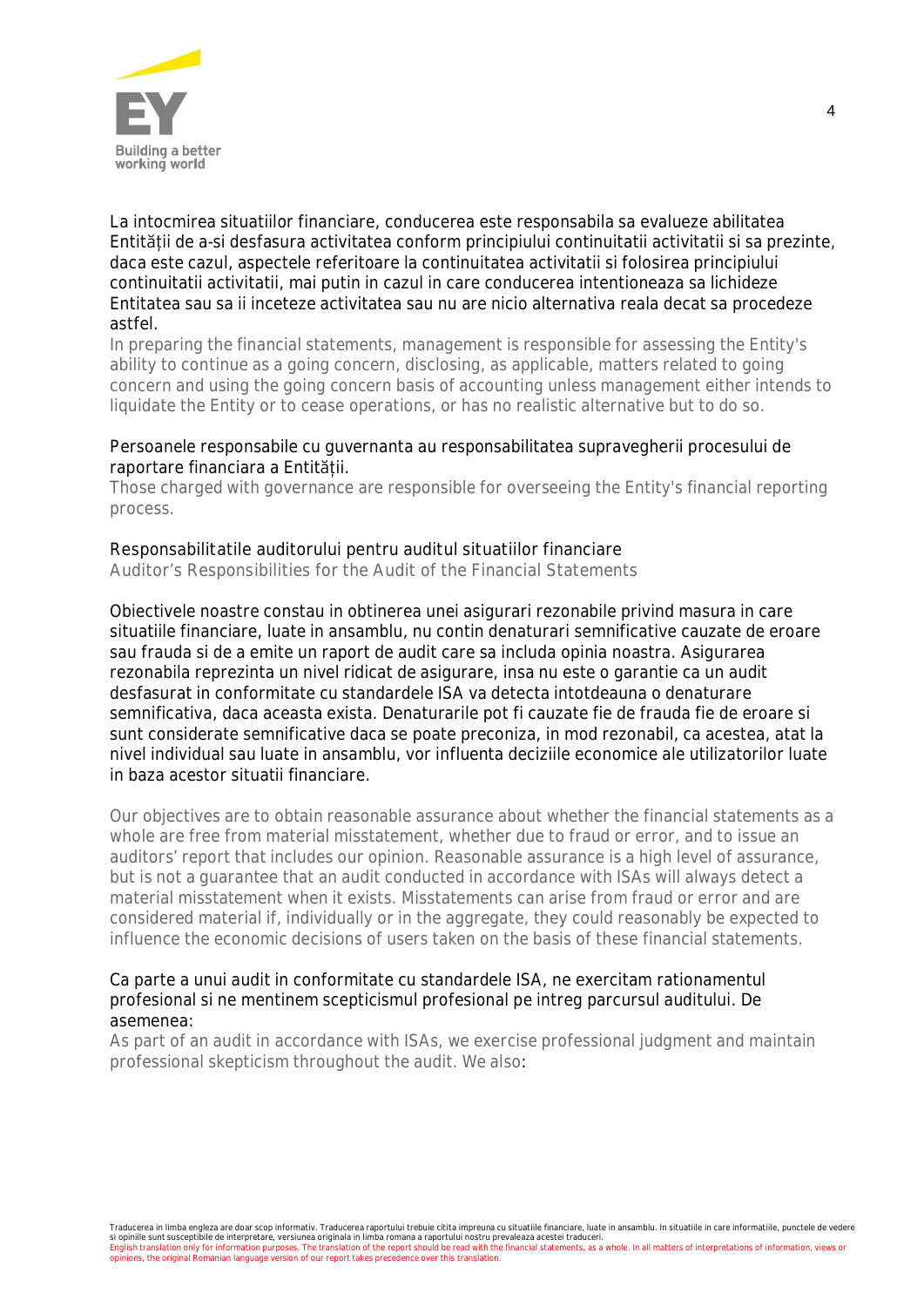

- Identificam si evaluam riscurile de denaturare semnificativa a situatiilor financiare, cauzate fie de frauda fie de eroare, stabilim si efectuam proceduri de audit care sa raspunda acestor riscuri si obtinem probe de audit suficiente si adecvate pentru a constitui o baza pentru opinia noastra. Riscul de nedetectare a unei denaturari semnificative cauzate de frauda este mai ridicat decat cel de nedetectare a unei denaturari semnificative cauzate de eroare, deoarece frauda poate include complicitate, falsuri, omisiuni intentionate, declaratii false sau evitarea controlului intern.
- *Identify and assess the risks of material misstatement of the financial statements, whether due to fraud or error, design and perform audit procedures responsive to those risks, and obtain audit evidence that is sufficient and appropriate to provide a basis for our opinion. The risk of not detecting a material misstatement resulting from fraud is higher than for one resulting from error, as fraud may involve collusion, forgery, intentional omissions, misrepresentations, or the override of internal control*.
- Intelegem controlul intern relevant pentru audit pentru a stabili procedurile de audit adecvate in circumstantele date, dar nu si in scopul exprimarii unei opinii asupra eficacitatii controlului intern al Entității.
- *Obtain an understanding of internal control relevant to the audit in order to design audit procedures that are appropriate in the circumstances, but not for the purpose of expressing an opinion on the effectiveness of the Entity's internal control.*
- Evaluam gradul de adecvare a politicilor contabile utilizate si rezonabilitatea estimarilor contabile si a prezentarilor aferente de informatii realizate de catre conducere.
- *Evaluate the appropriateness of accounting policies used and the reasonableness of accounting estimates and related disclosures made by management.*
- Concluzionam asupra caracterului adecvat al utilizarii de catre conducere a principiului continuitatii activitatii, si determinam, pe baza probelor de audit obtinute, daca exista o incertitudine semnificativa cu privire la evenimente sau conditii care ar putea genera indoieli semnificative privind capacitatea Entității de a-si continua activitatea. In cazul in care concluzionam ca exista o incertitudine semnificativa, trebuie sa atragem atentia, in raportul de audit, asupra prezentarilor aferente din situatiile financiare sau, in cazul in care aceste prezentari sunt neadecvate, sa ne modificam opinia. Concluziile noastre se bazeaza pe probele de audit obtinute pana la data raportului nostru de audit. Cu toate acestea, evenimente sau conditii viitoare pot determina ca Entitatea sa nu isi mai desfasoare activitatea in baza principiului continuitatii activitatii.
- *Conclude on the appropriateness of management's use of the going concern basis of accounting and, based on the audit evidence obtained, whether a material uncertainty exists related to events or conditions that may cast significant doubt on the Entity's ability to continue as a going concern. If we conclude that a material uncertainty exists, we are required to draw attention in our auditors' report to the related disclosures in the financial statements or, if such disclosures are inadequate, to modify our opinion. Our conclusions are based on the audit evidence obtained up to the date of our auditors' report. However, future events or conditions may cause the Entity to cease to continue as a going concern.*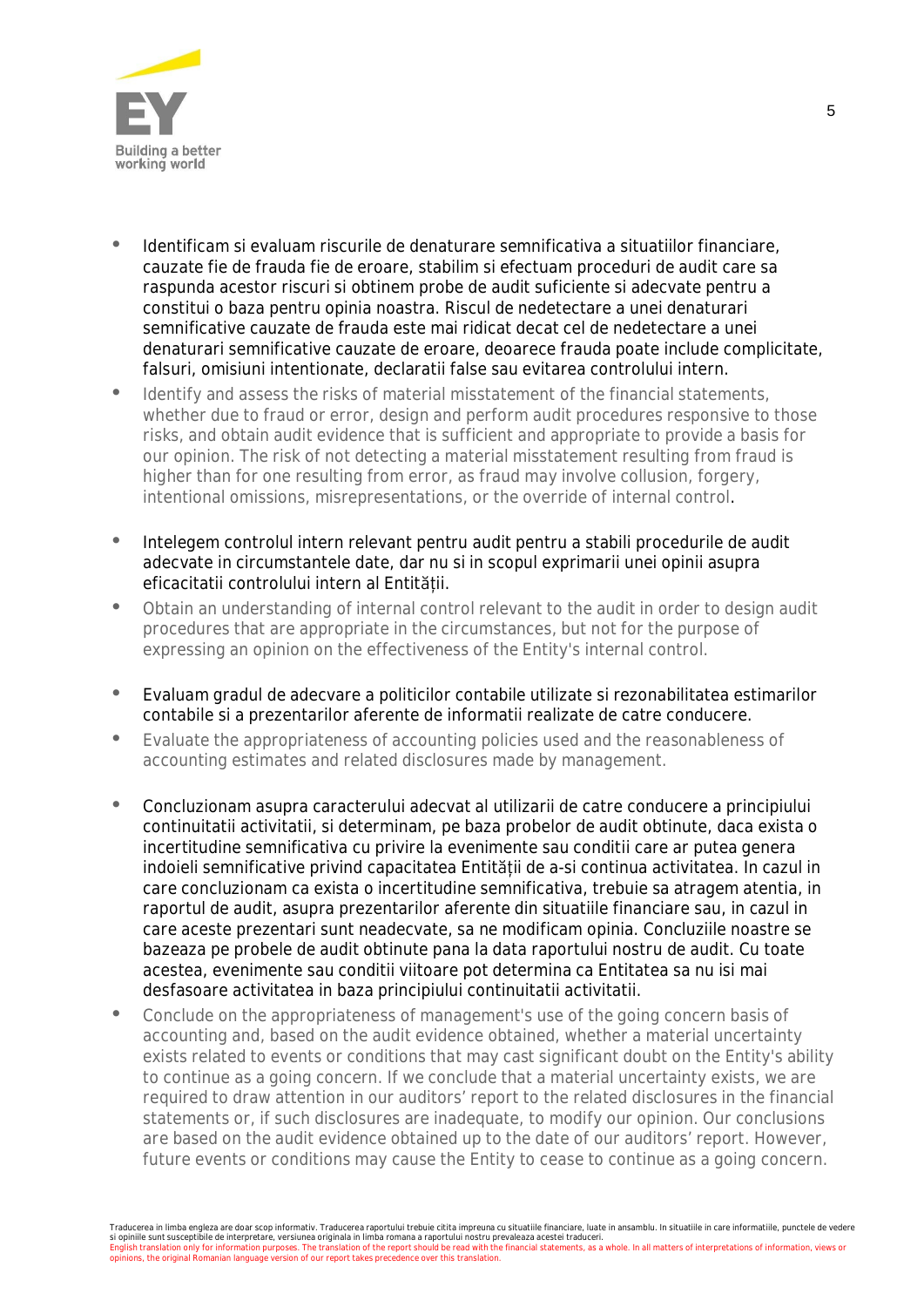

- Evaluam prezentarea, structura si continutul general al situatiilor financiare, inclusiv al prezentarilor de informatii, si masura in care situatiile financiare reflecta tranzactiile si evenimentele de baza intr-o maniera care realizeaza prezentarea fidela.
- *Evaluate the overall presentation, structure and content of the financial statements, including the disclosures, and whether the financial statements represent the underlying transactions and events in a manner that achieves fair presentation.*

Comunicam persoanelor responsabile cu guvernanta, printre alte aspecte, obiectivele planificate si programarea in timp a auditului, precum si constatarile semnificative ale auditului, inclusiv orice deficiente semnificative ale controlului intern, pe care le identificam pe parcursul auditului nostru.

*We communicate with those charged with governance regarding, among other matters, the planned scope and timing of the audit and significant audit findings, including any significant deficiencies in internal control that we identify during our audit.*

## **Raport cu privire la alte cerinte legale si de reglementare**

*Report on Other Legal and Regulatory Requirements*

## **Raportare asupra unor informatii, altele decat situatiile financiare si raportul nostru de audit asupra acestora**

*Reporting on Information Other than the Financial Statements and Our Auditors' Report Thereon*

Pe langa responsabilitatile noastre de raportare conform standardelor ISA si descrise in sectiunea "Alte informatii", referitor la Raportul conducerii, noi am citit Raportul conducerii si raportam urmatoarele:

- a) in Raportul conducerii nu am identificat informatii care sa nu fie consecvente, sub toate aspectele semnificative, cu informatiile prezentate in situatiile financiare la data de 31 decembrie 2021, atasate;
- b) Raportul conducerii, identificat mai sus, include, sub toate aspectele semnificative, informatiile cerute de Legea contabilitatii si raportarii financiare nr. 287 din 15.12.2017, articolul 23;
- c) pe baza cunostintelor noastre si a intelegerii dobandite in cursul auditului situatiilor financiare intocmite la data de 31 decembrie 2021 cu privire la Entitate si la mediul acesteia, nu am identificat informatii eronate semnificative prezentate in Raportul conducerii.

*In addition to our reporting responsibilities according to ISAs described in section "Other information", with respect to the Management Report, we have read the Management' Report and report that:*

*a) in the Management Report we have not identified information which is not consistent, in all material respects, with the information presented in the accompanying financial statements as at December 31, 2021;*